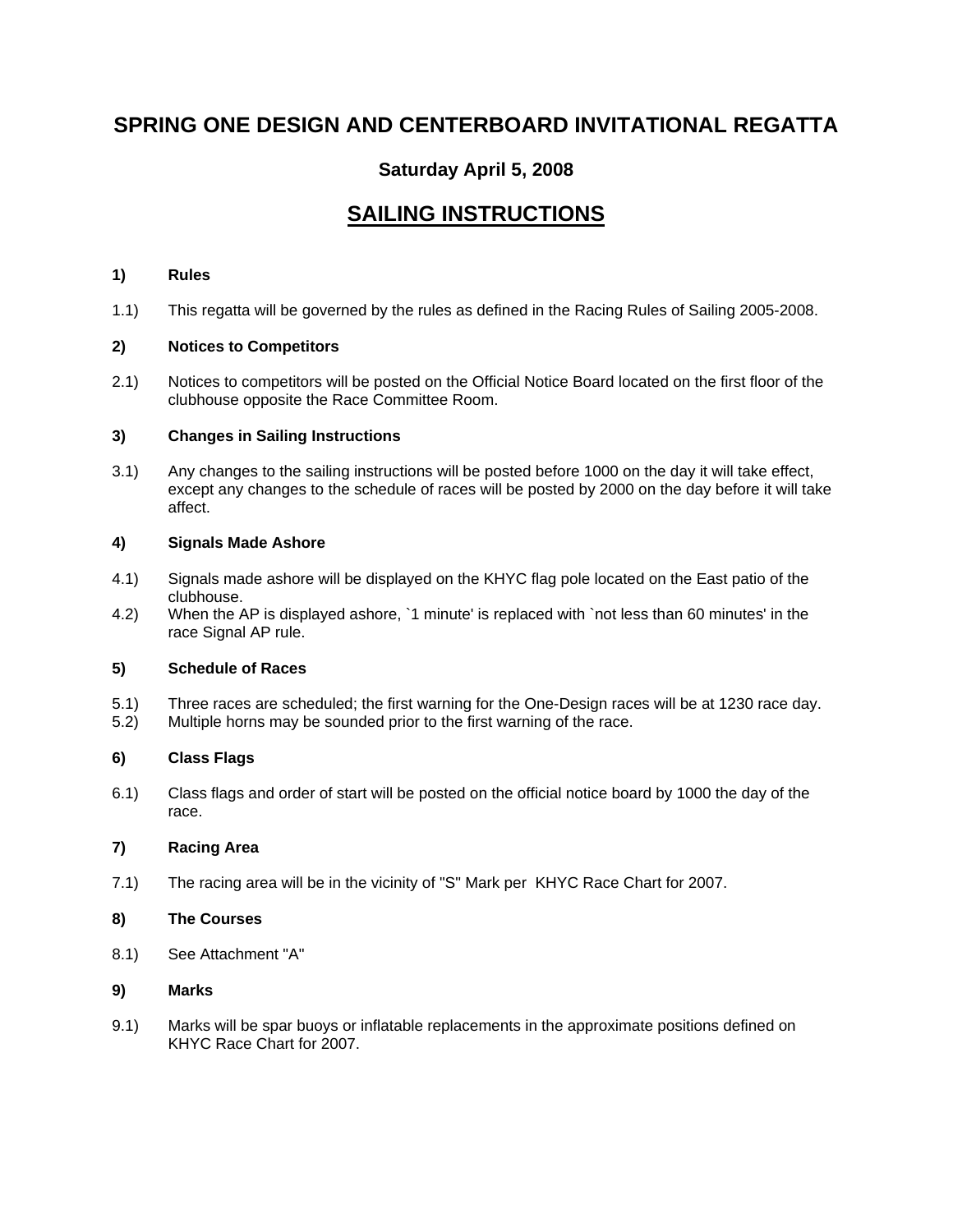## **SAILING INSTRUCTIONS -SPRING ONE-DESIGN REGATTA - 2008**

#### **10) Obstructions**

None noted

#### **11) The Start**

- 11.1) Races will be started using rule 26 with the warning signal given five minutes before the start.
- 11.2) The starting line will be between a staff displaying an orange flag on the race committee boat and a staff with an orange flag floating to port of the race committee boat.
- 11.3) Boats whose warning signal has not been made shall avoid the starting area.
- 11.4) A boat starting later than 4 minutes after her starting signal will be scored "Did Not Start". This changes rule A4 & A5.
- 11.5) The Race Committee will attempt to hail sail numbers of OCS boats. Failure of the Committee to do so will not be grounds for redress.

#### **12) Change of the Next Leg of the Course**

12.1) For courses that are twice around (commonly called 2 sausages), all boats will pass through the Start /Finish line on the second leg of the course.

#### **13) The Finish**

13.1) The finish line will be the same as the starting line.

#### **14) Penalty System**

- 14.1) The Two Turns penalty is replaced with a One-Turn penalty, to include one tack and one jibe, modifying the Scoring Penalty, rules 44.1 & 44.2. Rule 44.3 shall not apply.
- 14.2) Boats that accept and execute the One Turn penalty shall sign up to that effect on the form posted on the Official Notice Board after the days' racing and within the protest time limit.

#### **15) Time Limit**

- 15.1) If no boat finishes by 1700 the race will be abandoned.
- 15.2) Boats failing to finish within one half hour after the first boat in their fleet sails the course and finishes will be scored Did Not Finish. This changes rules 35 and A4.

#### **16) Protests and Requests for Redress**

- 16.1) Boats intending to protest must fly a red flag, notify the protested boat immediately and notify the RC boat upon finishing.
- 16.2) Protests involving class rules will be adjudicated by members of the respective fleets.
- 16.3) Protests shall be written on forms available at the club and delivered to the Race Chairman, Event Leader or PRO within 45 minutes after the race committee boat docks. The Committee will sound one signal and post docking time on the Official Notice Board. Protests will be posted as they are submitted.
- 16.4) Protests will be heard in the approximate order of receipt as soon as possible. Hearings will be held in the Jury Room located on the north side of the upper level of the clubhouse.